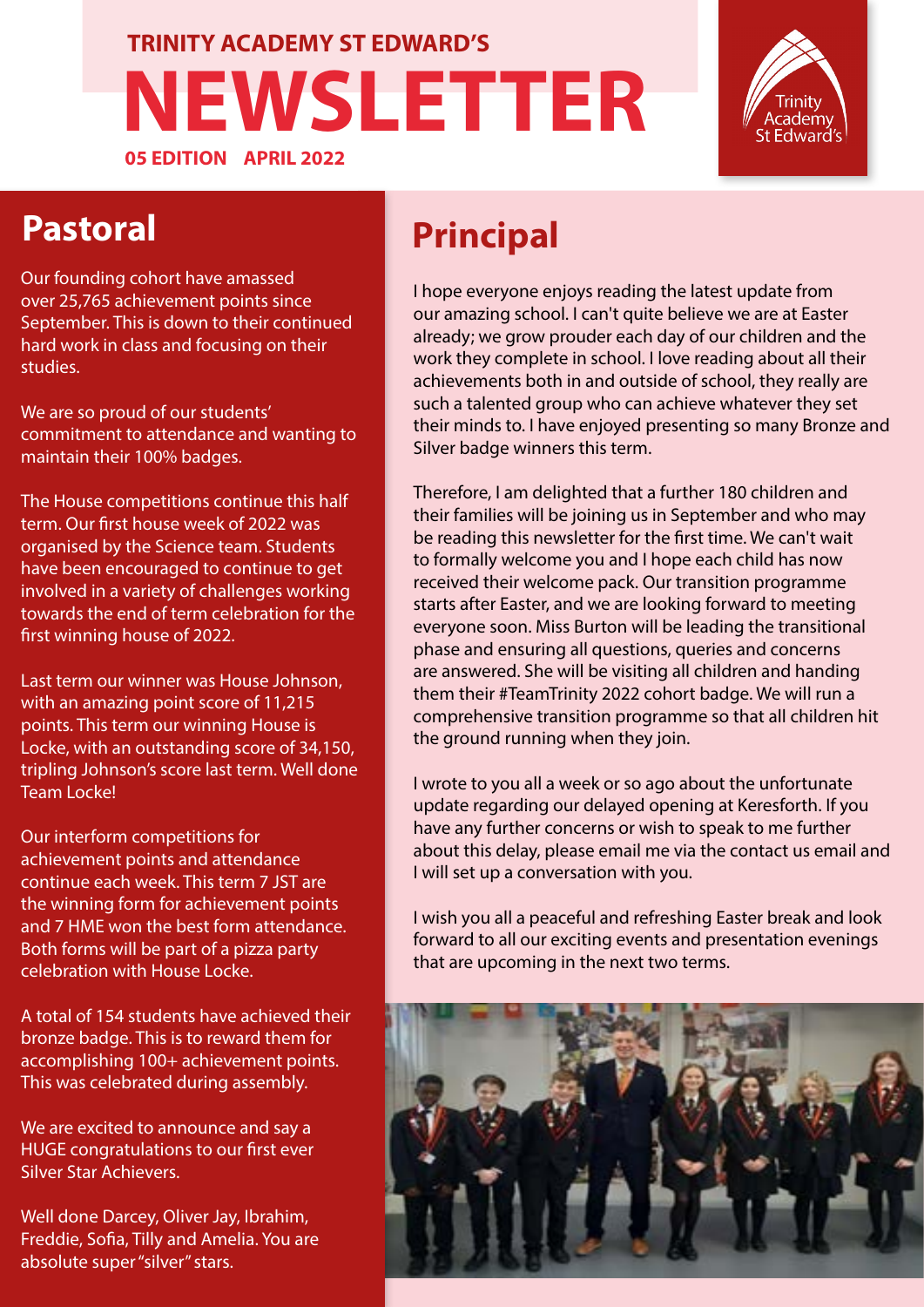## **French**

This term we are learning how to talk about sports and what we play in different weathers.

We have been starting to use the verbs jouer and faire and students are making verb bugs to support their recall homework and demonstrate how to create the present tense with regular -ER verbs.

We have also had our second round of French house competitions and it was great to see involvement from both students and staff. There were some lovely looking pancakes, made as part of our La Chandeleur competition, as well as some brilliant French monuments made in our art challenge. Of course, lunchtime bingo brought out the competitive edge in people, especially our teachers!





#### **Social Media Settings**

Most social media apps are 13+ (WhatsApp is 16+) but - as we are aware some children are using them regularly - we wanted to share some important settings to keep children safe online.



#### **Time for Change**

The Pastoral Team will send regular updates via the newsletter and we will add top tips for topics to help support our #TeamTrinity families. **www.time-to-change.org.uk** 

Time for Change – Let's end mental health discrimination. This website has an abundance of information, resources and further websites to support you and your family.

As part of Children's Mental Health Week, we used resources from this site and will be using for future support for our children.

This campaign hopes to raise awareness of the benefits of getting children support at the earliest possible opportunity, and to encourage parents to talk openly with children about their feelings and getting help.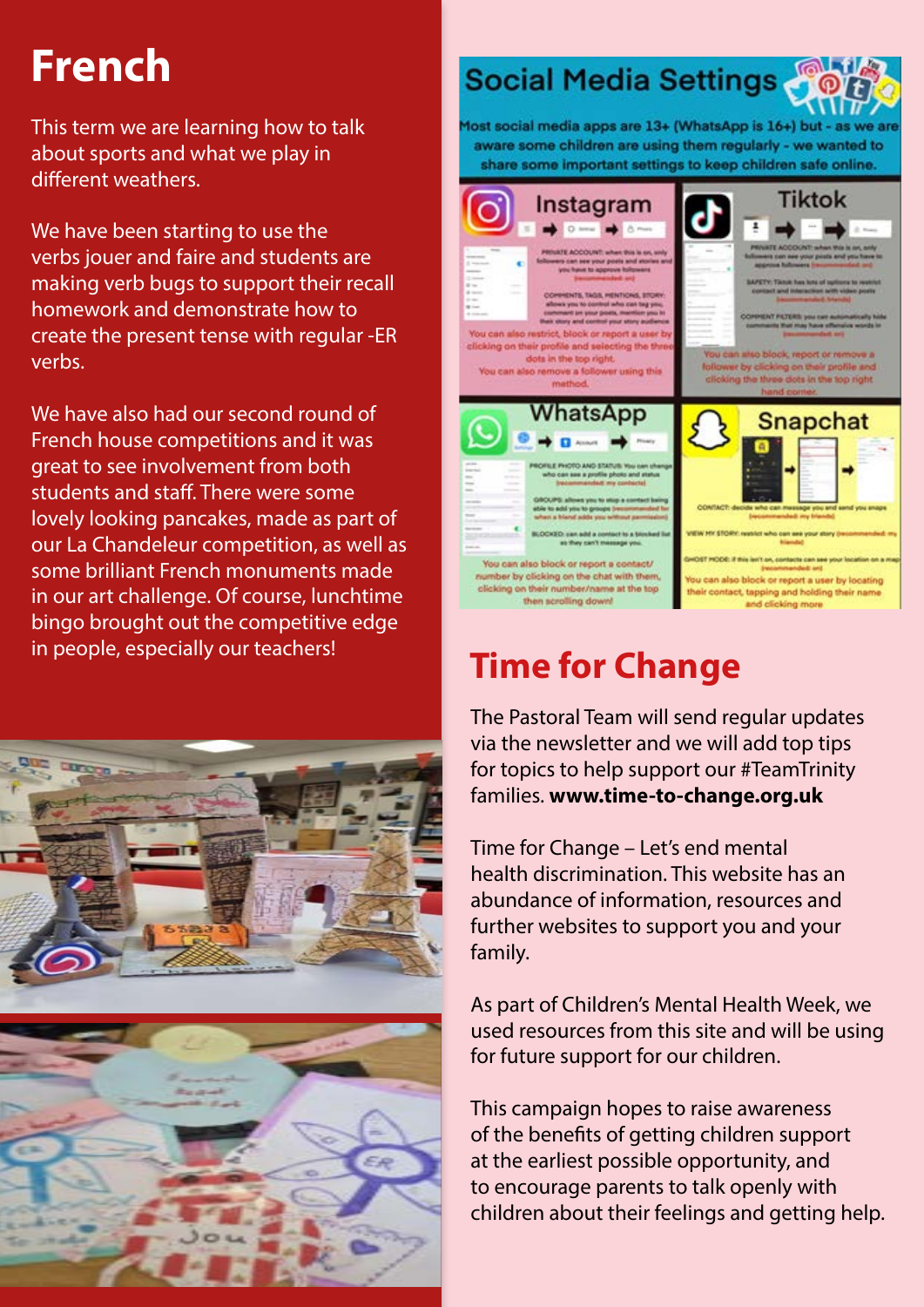# **English**

Students in English have been exploring transactional writing this half term; we are focusing on writing letters to Amnesty International UK. Amnesty International UK is one the largest human rights organisations which campaign for many individuals and issues around the world. This half term, students have selected an issue or individual they would like to campaign for- students will send off their letters to their intended recipient.

Within lessons, students are developing their knowledge and use of writing skills in order to match their chosen audience, genre, and purpose. As a department, Mrs Minney and Miss Christian are extremely impressed with the students' use of T2 vocabulary and their enthusiasm to campaign for something they feel passionately about.

Please follow our English department twitter for all related updates on sharing successes and celebrations within the department. Our Twitter name: **English@TASE**

Shout Outs for exceptional students:

**· Max L (7HME)- for showing a huge passion and enthusiasm for language.**

**· Phoebe H (7JST)- for demonstrating 100% every single lesson- constantly challenging herself to achieve more in English.**

The English department is celebrating! A huge well done to all students at TASE for their outstanding effort and achievement in the English MoR questions. Overall, English achieved 89% in HT3 which demonstrates the students' hard work and dedication to the subject. A special mention to the following group: **7E1 as a class achieved an average of 97%. Keep up the fantastic work Y7!**

This half term, English are hosting two exciting INVOLVE opportunities! Our first opportunity is the TASE newspaper club, who are continuing to write a weekly TASE newspaper which you can find on our website. The second opportunity is our Poetry Society- students have been exploring different styles of poetry and crafting their own poems to create a poetry anthology for our school library.

## **Key dates**

 Easter Term **11 April returning on 19 April**

> Sports Day **12 May**

Bank Holiday **2 May**

#### Half term **30 May to 6 June**

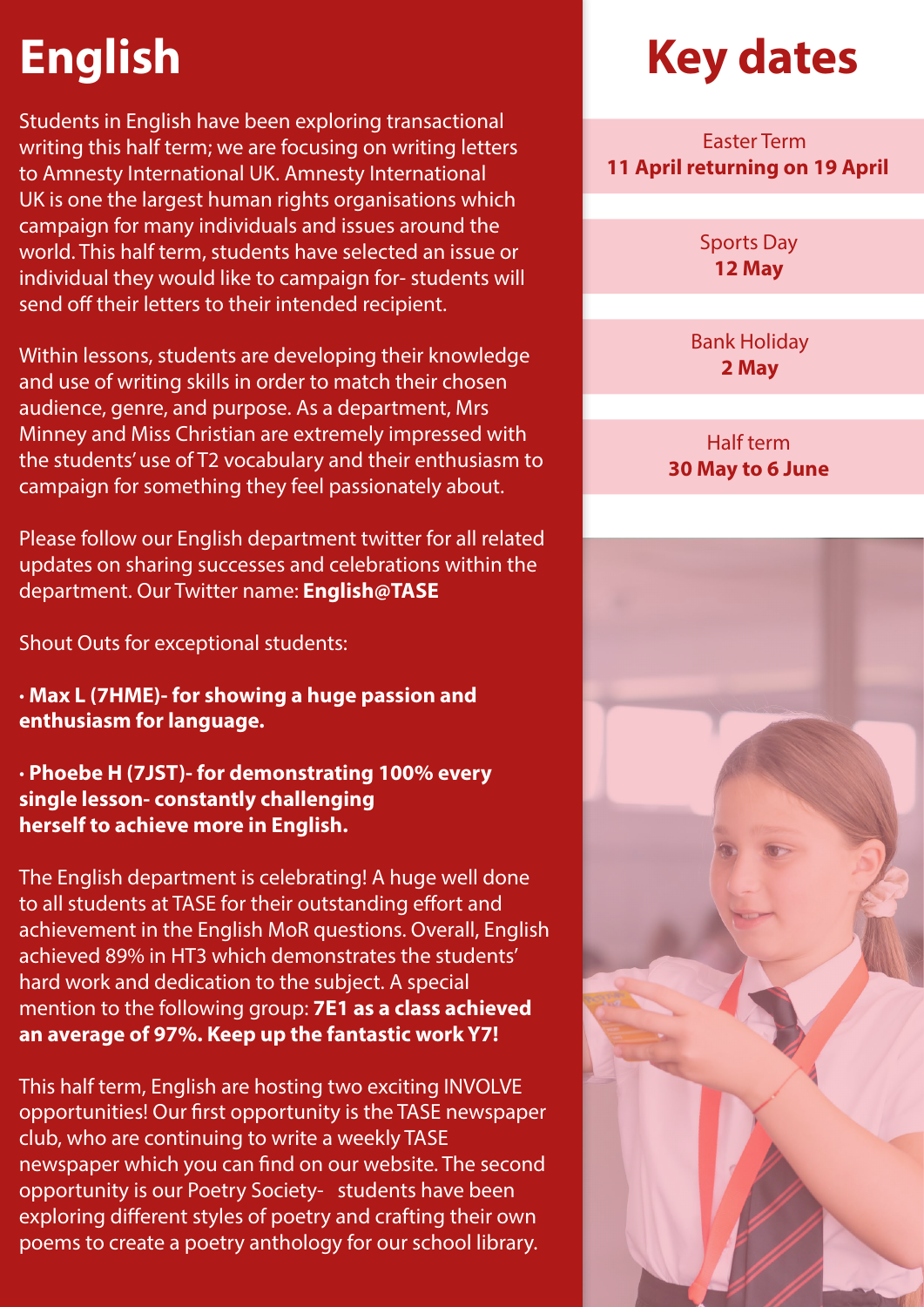#### **Maths**

This month we will be using concrete representations to develop our understanding of directed number. This can be a really difficult topic for students to understand due to it being an extremely abstract concept, therefore using pictures and resources can be helpful. **Students will be presented will calculations such as −2+(−5)=−7 or 2−(−5)=7 which is new to KS3.** We will start by making 'zero pairs'. A red counter will have a value of −1 and a yellow counter will have a value of 1.



#### **We will then use this knowledge to support students to complete calculations. For example,**

Making -2 in three different ways.



## **Humanities**

Students have explored the rainforest ecosystems in geography and have explored oceans and pollutants to the ocean. We examine STEM strategies for reducing plastic waste and considered how we as a school can reduce our plastic usage as part of the Trust Earthshot programme.

In history we have explored how the Normans kept control of England and the murder of Thomas Becket.

'A huge well done to Isabelle Munjic and Freddie Davies who taught a family member about a key moment in history as part of the Talking History Project. Both students earned 1000 house points!

We are finishing our case study of Christianity in RS by examining views of the creation story and suffering in the world.

In PSHE students have written to Dan Jarvis their local MP about an issue they care passionately about at a local or national issue. They have discussed how laws are made and compared democratic to authoritarian regimes.

| Dear Dan Jarvis,                                                               | $4 - 50$ |
|--------------------------------------------------------------------------------|----------|
| I am wring to you and about an issue what I think is rough                     |          |
| important is our rocal area. I think that there is a strately around           |          |
| of little just tasked on the floor and diffied to other plues by the           |          |
| with some or this litter includes puestic bags which is very designed to       |          |
| -antimals it is gets in the sea. If it gets in the sea, then antimals in       |          |
| the sea could think it is real and it is not good for please to be             |          |
| In their stampts becomes it could couse them to die. This is upsetting because |          |
| they could go extinct. Even antinous not in the seen courd also be in          |          |
| danger because they could also think that it is food. I think                  |          |
| that you could do something about it to stop it. You can make a                |          |
| change and save the animass. I think you could make a small fire if            |          |
| people litter on the floor, I don't think it should be too small begu          |          |
| people could easily pour that fire. It would are not be Or you can             |          |
| put more recycling bits in town and just 6ths in general so people are         |          |
| not littering an over the poce. Any one of these , deas could make             |          |
| by difference in our over and to animass on land and as sea                    |          |
|                                                                                |          |
| Jurs Sincerely, Phoebe Barty.                                                  |          |
|                                                                                |          |
|                                                                                |          |
|                                                                                |          |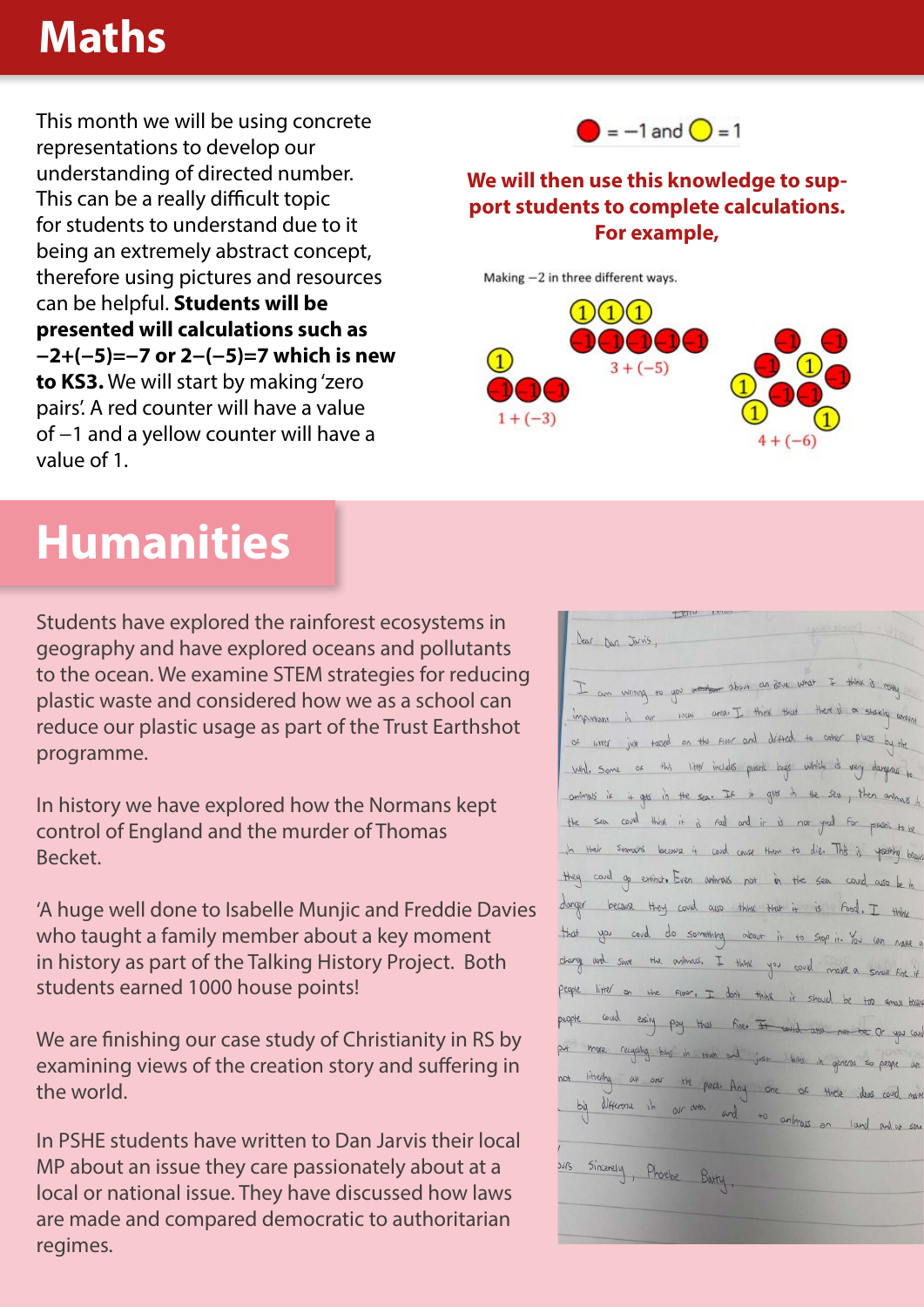## **ART**

During Term 4 the students, be looking closely at Lino Printing and making connections between the skills covered within term 2 and 3, colour theory and the portraiture of Pablo Picasso. The students will be following this topic with an indepth look at 3D sculpture expanding their understanding of Cubist art.

## **DT**

During Term 4 students will complete their Hydraulic Maze Puzzle and discover how hydraulics are used within the realms of engineering. Students will be following this topic with a look at fluid-based machinery.

## **ENRICH PROGRAMS**

During last term we rolled out our Post 16 Outreach Packages. We have lots more planned in the future.



# DISCOVER LEEDS

We are currently awaiting our air pollution gauges. Our Discover Leeds students have been busy creating the questions for their project

# **INVOLVE ADT**

The following projects are currently running after school every Tuesday & Wednesday.

# **INVOLVE ART**

PORTRAIT CLUB the pupils are working on the difficult task of creating a portrait of a famous image.



# **ADT INVOLVE**  PRODUCT DESIGN

Students have been asked to research & create a monsterbased product, groups are now finalising some epic ideas for their presentations.





# **STEM Ambassadors**

STEM Ambassadors have been working on their new task to complete a hydraulic robot arm. We are looking forward to seeing the final results!